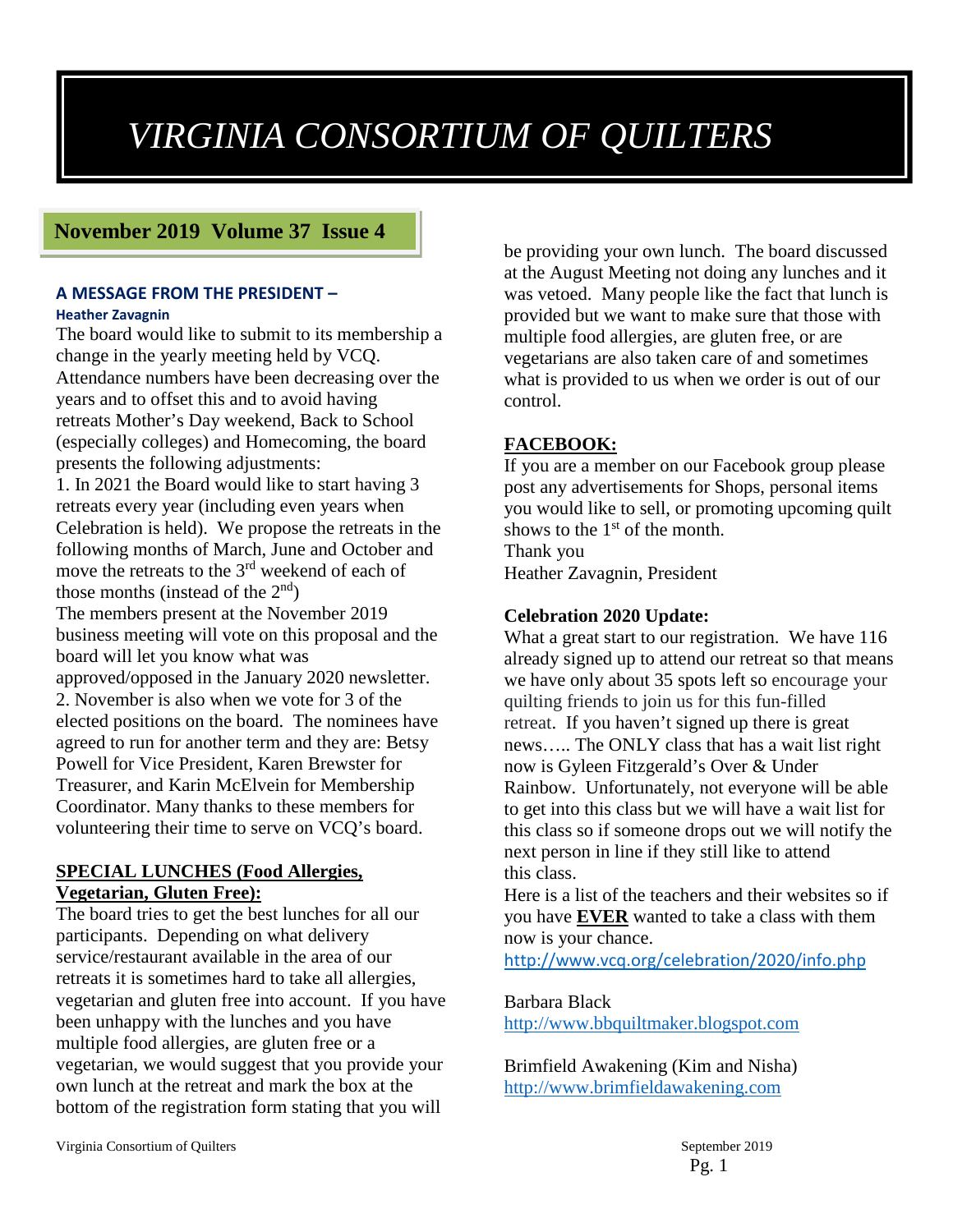Gyleen Fitzgerald [https://www.colourfulstitches.com](https://www.colourfulstitches.com/)

# Heather Kojan [http://www.heatherkojan.com](http://www.heatherkojan.com/)

Patty Murphy [http://www.pattymurphyhandmade.com](http://www.pattymurphyhandmade.com/)

Suzi Parron [http://www.barnquiltinfo.com](http://www.barnquiltinfo.com/)

Marisela Rumberg [http://www.quiltsbymarisela.com](http://www.quiltsbymarisela.com/)

Wives of Whitewood (Ali & Courtney) [http://wivesofwhitewood.com](http://wivesofwhitewood.com/)

The following classes we need a few more registrants for each of these classes to meet the minimum:

Gyleen Fitzgerald - Color Knots Heather Kojan - Modern Improv Patty Murphy - Fine Tune your Patchwork

Don't forget about the Vi Graves Celebration Scholarship that was established to provide financial support for VCQ members to attend the biennial event. Vi was a VCQ member who loved Celebration and lost her life to cancer. Scholarships can be for the full Celebration cost, or partial, depending on need and funds available. Applications are submitted to the VCQ President who along with the Vice President will determine the number and amount of scholarships granted. This process is confidential. If a member would like to nominate a member to receive the scholarship, please submit the name to the President who will send the application form to the nominee or submit a completed form on their behalf. The deadline for submission of the application for a Celebration scholarship is February 1, 2020. See the brochure for the application. [http://www.vcq.org/celebration/2020/2020\\_Celeb](http://www.vcq.org/celebration/2020/2020_Celebration-6-scholarship-application.pdf) [ration-6-scholarship-application.pdf](http://www.vcq.org/celebration/2020/2020_Celebration-6-scholarship-application.pdf)

Lastly, at CELEBRATION 2020 we will not have tote bags, please be sure to bring your own, whether or not you are participating in the challenge. Are you ready for the tote bag challenge?

Bring your own tote bag decorated and ready to join our tote bag parade on Saturday night. New or recycled. Anything goes for making your decorations.

Our CELEBRATION 2020 theme is **Quilt Trails** and there will be a prize for the tote which best demonstrates our theme.

Be sure to stop by the registration table to check in your tote when you arrive at CELEBRATION 2020. Heather Zavagnin, President

# **Charity Update:**

Thank you so much to everyone who donated quilts to Hopes and Dreams this year. Their year runs from

July  $1 -$  June 30. We gave 27 quilts and won first place for any quild. I will bring a new box of goodies to the November meeting to share. I also want to thank everyone who brought quilts to the August meeting. Susan Brooks from WVA donated 6 of the 11 quilts I collected. Hats off to Susan. I delivered them on Wednesday which is when I picked up two boxes of goodies from Quilters Dream Batting.

It made it so much easier for me this time as almost everyone had the paperwork completed and had labels on their quilts. All I had to do was add the VCQ label. I really appreciate this. If you are not aware the form for the quilts can be found on our Facebook page under files. See you in November! Karin McElvein

# **Membership:**

We have several new members and many of you have renewed. Please remember to include a selfaddressed stamped envelope if you are renewing. You will note that the website address and password is on the back of the new cards. Also remember you have to be a member in to 2020 to attend Celebration at the lower price. See you in November. Karin McElvein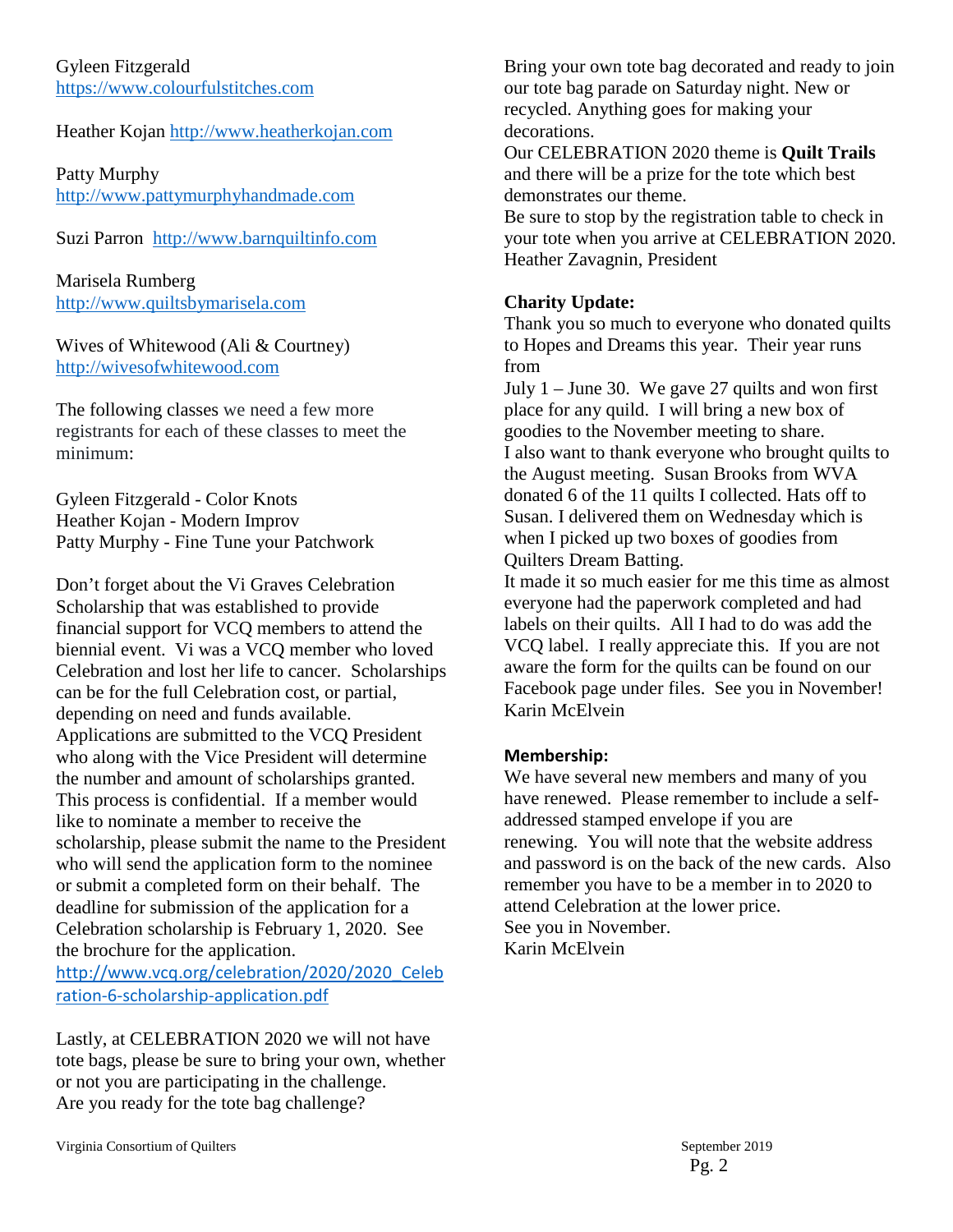# *MEET YOUR BOARD OF DIRECTORS*

# **VCQ Board & Area Reps 2019**

|                | <b>Position</b>            | <b>Name</b>           | Phone        | E-mail                           |
|----------------|----------------------------|-----------------------|--------------|----------------------------------|
| 1              | President                  | Heather Zavagnin      | 770-845-5190 | president@vcq.org                |
| $\overline{2}$ | <b>VP</b>                  | <b>Betsy Powell</b>   | 757-617-0595 | vicepresident@vcq.org            |
| 3              | <b>Secretary</b>           | <b>Susan Fulton</b>   | 804-633-5962 | secretary@vcq.org                |
| 4              | <b>Treasurer</b>           | Karen Brewster        | 703-732-6283 | treasurer@vcq.org                |
| 5              | <b>Membership</b>          | Karin McElvein        | 757-572-1569 | membership@vcq.org               |
| 6              | <b>Historian</b>           | Joan McGowan          | 703-323-6048 | historian@vcq.org                |
| 7              | <b>Programs</b>            | Elizabeth Gibson      | 703-481-6879 | programs@vcq.org                 |
|                |                            | Debi Harding          | 757-615-7758 | programs@vcq.org                 |
| 8              | <b>Facilities</b>          | Rose Hall             | 434-363-1011 | facilities@vcq.org               |
| 9              | <b>Newsletter</b>          | Sue Hickman           | 540-327-0135 | newsletter@vcq.org               |
| 10             | <b>Web Mistress</b>        | Mary Grogan           | 202-262-0142 | maryg@infovisions.org            |
| 11             | <b>Publicity</b>           | Ann Tinsman           | 540-894-5543 | publicity@vcq.org                |
| 12             | <b>Celebration Chair</b>   | Heather Zavagnin      | 770-845-5190 | celebration@vcq.org              |
| 13             | <b>Community Service</b>   | Karin McElvein        | 757-572-1569 | Karinlisa7@gmail.com             |
| 14             | <b>Documentation</b>       | <b>VACANT</b>         |              |                                  |
|                | <b>Area Reps</b>           |                       |              |                                  |
| 1              | <b>Northern VA</b>         | Kathy McCrea          | 703-425-1829 | kathy.mccrea@cox.net             |
| 2              | <b>Shenandoah Valley</b>   | <b>Elaine Breiner</b> | 937-239-4891 | esbreiner51@yahoo.com            |
| 3              | <b>Southern Shenandoah</b> | <b>VACANT</b>         |              |                                  |
| 4              | <b>Culpeper-Lynchburg</b>  | Deb Schupp            | 540-604-0988 | debschupp@GumboDesignStudios.com |
| 5              | <b>Richmond</b>            | <b>VACANT</b>         |              |                                  |
| 6              | Fredericksburg             | Ann Tinsman           | 540-894-5543 | atinsman@hotmail.com             |
| 7              | <b>Southwest</b>           | <b>VACANT</b>         |              |                                  |
| 8              | Peninsula                  | <b>Bonnie Timm</b>    | 757-483-4909 | botqg@verizon.net                |
| 9              | <b>Tidewater</b>           | Debi Harding          | 757-615-7758 | debi.harding@cox.net             |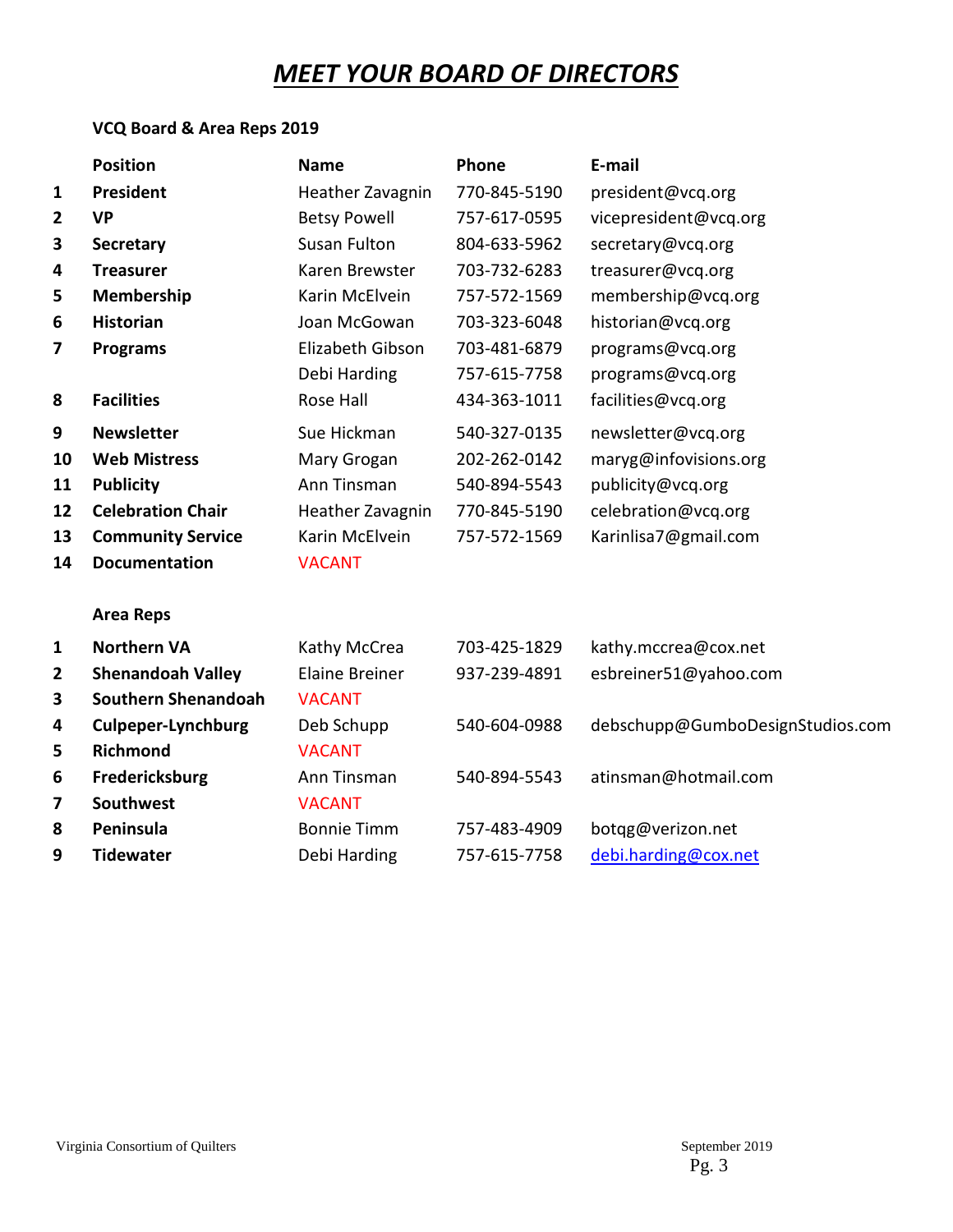#### **VCQ General Meeting August 10, 2019 Culpeper, Virginia**

Call to order by President Heather Zavagnin at 12:38, Culpeper Baptist Church. Heather welcomed members and guests. We had 4 new members that were recognized and given a small gift.

**Minutes** of the May meeting were published in the June Newsletter. There were no additions or corrections. Motion to approve the minutes was made by Karan Fisher, seconded by Karin McElvein. Minutes approved by vote.

**President Heather announced**: There are two cards at the entrance table for Elizabeth Gibson (for her recent surgery) and one for Virginia Ruffner for her 93rd birthday. Alice Kennedy has passed away on July 22. Her family has donated a number of quilt related items to VCQ. They will be put in the Silent Auction at our Celebration 2020 next spring. We will be posting a quilt block in each newsletter that we would love for members to complete one or more and bring to the next quarterly meeting. These will be made into ALS quilts for our charity project. For each block a member brings in, she will be given a ticket. At the end of the meeting we will pull a ticket for a prize. You will also get a ticket for every 5 bassinette covers you bring to the meeting.

*A gentle reminder that starting in 2020 VCQ will no longer be mailing the newsletter to our members.* 

**Treasurer Karen Brewster announced:** For this fiscal year we are slightly ahead of budget. This can be attributed to a few changes that were made with price changes and also an increase in membership. She passed out two worksheets that let members know the income and expenses for the YTD. Elaine Breiner made a motion to approve the treasurer's report, seconded by Julia Renken. Approved by vote. **Membership Chair Karin McElvein announced:** We have 213 current members, 38 off them are new members. Over 110 of our members have signed up for multiple years. **Facilities:** Heather Zavagnin announced the locations for the next 2 meetings. In November we will be in Annandale at the Little River United Church of Christ. In March 2020 we will be in Williamsburg. The location is still being negotiated. **Programs:** Heather Zavagnin announced that we are in immediate need for a program chairperson starting in 2020.

If we do not get a chair volunteer than we will not be having classes for the meetings. The November classes will be Deb Schupp demonstrating the Celebration 2020 Raffle Block and Phyllis Keesee teaching paper piecing the Carol Doak way. Next Newsletter deadline is September  $6<sup>th</sup>$  for the November meeting.

**Community Service Project:** Karin McElvein delivered 150 Bassinette covers to the Sentara NICU. For all members the directions for these covers are on our Facebook page. Karin also delivered over 20 quilts to ALS. Thank you to all that contributed.

**Old Business:** We are in need of volunteers to fill vacant positions: Area Reps for Richmond, Southern Shenandoah area, and Southwest Va., Documentation, and Program chair. New Business: The VCQ Board is proposing that we change having quarterly meetings to 3 meetings a year starting in 2021. The proposal is that we change the meeting to the third weekend of March, June, and October. We have discussed this at great length and realize that there will never be a "perfect" weekend to avoid all other conflicts, these dates seem to avoid the most popular Virginia events. VCQ will be voting at the November meeting to pass this change, or not, for our future meetings.

It has also come to the attention of VCQ that our Facebook page is an opportunity to "advertise". In the future, all advertising by Shops or by members will be allowed only on the first of each month. Please keep all advertising/for sale posts to this date.

**Celebration announcement!** Thank you to all that have registered today! We currently have 91 members that registered today and 4 mail-ins. The maximum for Celebration is 165 and we have a usual number of 140. Please continue to advertise to your guilds and friends! Watch the VCQ Facebook page for news about the availability of classes.

All members in attendance reminded to gather at 3:45 for show and tell and door prize drawing Meeting adjourned at 1:04 p.m. Minutes respectfully submitted by Susan Fulton

# **Calendar of Events**

**September 11-14, 2019** AQS Quilt Week – Paducah, KY [http://www.quiltweek.com/locations/f](http://www.quiltweek.com/locations/fall-paducah/) [all-paducah/](http://www.quiltweek.com/locations/fall-paducah/)

**September 25-27, 2019** AQS Quilt Week – Charleston, SC [http://www.quiltweek.com/locations/c](http://www.quiltweek.com/locations/charleston/) [harleston/](http://www.quiltweek.com/locations/charleston/)

**Quilt Show at the Virginia State Fair Sep 27 – Oct 6, 2019** 13191 Dawn Blvd. Doswell, VA <https://www.statefairva.org/>

Virginia Consortium of Quilters  $\blacksquare$ 

**October 3-5, 2019**

Original Sewing & Quilt Expo – Fredricksburg, VA [http://www.sewingexpo.com/Events/F](http://www.sewingexpo.com/Events/Fredericksburg,VA.aspx) [redericksburg,VA.aspx](http://www.sewingexpo.com/Events/Fredericksburg,VA.aspx)

**Quilters Quest Shop Hop Oct 11-20, 2019** http://www.Quiltersquest.org

\*\*\*\*\*\*\*\*\*\*\*\*\*\*\*\*\*\*\*\*\*\*\*\*\*\*

#### **VCQ Future Events:**

**November 9, 2019** - ANNANDALE

**March 14, 2020** – Williamsburg, Tentative **April 23 – 26, 2020 – Celebration** at Smith Mountain Lake! **August 8, 2020 –** Manassas **November 14, 2020** – Harrisonburg

**Wednesday, January 8, 2020** is the deadline for submissions to the newsletter for the March 14th meeting

Material can be sent electronically (preferred) to newsletter@vcq.org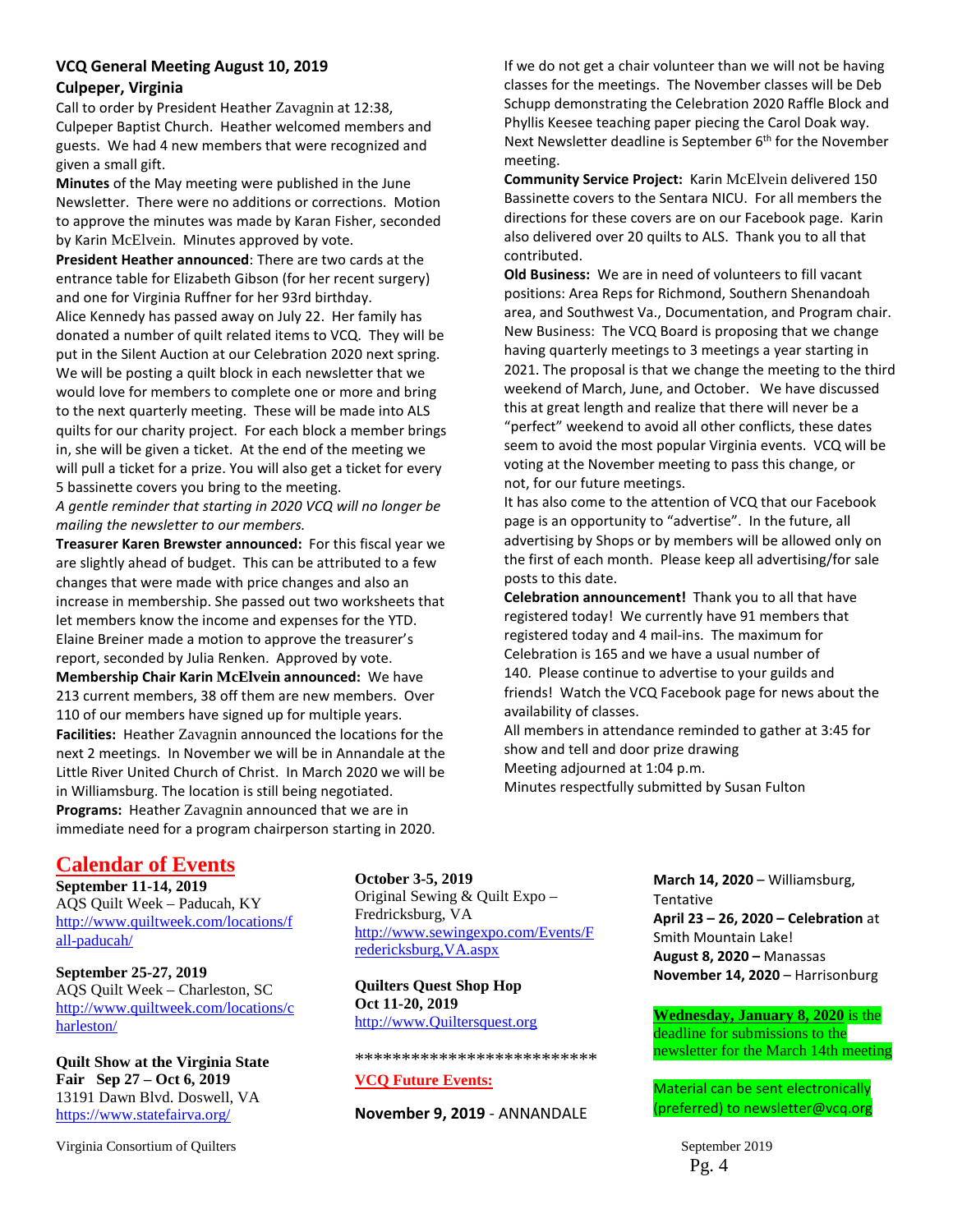#### **Advertising for Newsletter per Issue & Roster**

*Newsletter*  Business Card-2"x3.5" \$10.00 ¼ Page-5.25"x4" 15.00  $\frac{1}{2}$  Page-5.25" x 8" 30.00 Full Page-8" x 10.5" 50.00 Classified Ad (50 word max – Newsletter only)

**Treasurer's Report** as September 5, 2019

Checking \$25,247.23 Money Market \$15,343.14

### **Send ads to** [newsletter@vcq.org](mailto:newsletter@vcq.org)

and check made out to VCQ mailed to VCQ Treasurer, Karen Brewster, 8321 Kingsgate Rd. Springfield, VA 22152

# **Celebration 2020 - Block Lotto**

Join in the fun! Block Lotto for Celebration 2020 will have a raffle drawing each night. The block is called Paths & Stiles (see instructions on quilterscache.com). There are six different backgrounds: three black batik prints and three Moda Grunge creams. Mix it up with contemporary or traditional fabrics from your stash.

Here's how to participate.

1. Buy a fabric kit with instructions for \$4.00 at a VCQ workshop: Aug 10, Nov 9, 2019; Mar 14, 2020. 2. Complete each block purchased and turn it in at the Block Lotto table. You will receive one raffle ticket for each block returned.

3. Buy more kits. Repeat!!

There will be a PRIZE for the person who returns the most completed blocks, so get sewing.

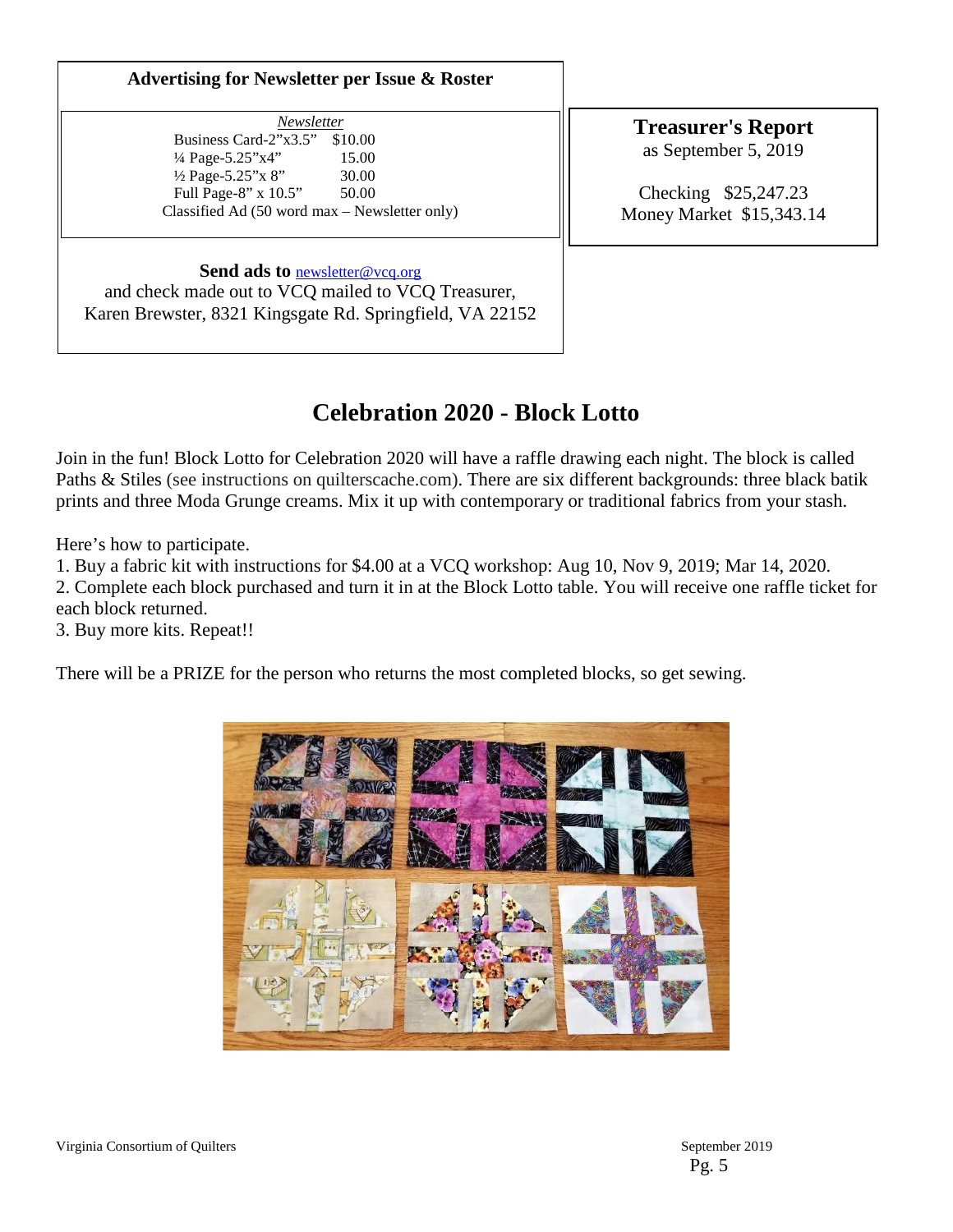

# **CALENDAR OF EVENTS AT VIRGINIA QUILT MUSEUM**

**2019 Upcoming Exhibits EXHIBIT II July 23– December 14, 2019**



**Shenandoah Stars** by the Shenandoah Valley Quilt Guild Curator: Josephine Millett First floor galleries A and B

**Treasures from the Vault**: Mutual West VA and VA Quilts Second floor MacGruder gallery and third floor hall.



**From the Hills and Hollers of West Virginia**: An Exhibit by Members of West Virginia Quilters, Inc. Curator: Barbara Green Second floor galleries I, II and III

Quilting is an art form that is as old as the hills, and West Virginia Quilters, Inc. is proud to present some shining examples from the hills and hollers of West Virginia. West Virginia Quilters, Inc. is the statewide quilting guild from West Virginia that grew out of the statewide quilt documentation project 25 years ago. Our art, both traditional and contemporary, has flourished throughout the years and we are excited to present our juried exhibit.



# **INSPIRED by ELVIS**

Donna DeSoto, curator Third floor galleries IV and V

Elvis Lives! In fact, there have been a number of Elvis sightings at the Virginia Quilt Museum! On the heels of Inspired by the Beatles and Inspired by the National Parks comes Inspired by Elvis. Fiber artists from Singapore to Australia to Slovakia to Canada to California all were motivated by one common force: a love and appreciation of Elvis Presley. The 96 (36" x 36") quilts in this collection represent a wide range of techniques, interpretations and abilities. Master artist work is displayed alongside quilts by first-timers. Subjects depict quilts of Elvis in his early life and of Elvis the entertainer. More than 60 of them depict a famous Elvis song, from

whimsical to abstract portrayals. Try to guess the names of the songs as you look at the list of those included.

# **2nd VQM Sew Along Quilt Project** will begin on July 1, 2019.

During this 12 month sew along, quilters will be reproducing the Buhl-Bushong Quilt of 1855. The pattern will be released in 12 monthly increments. Quilters will receive full size pattern pages as an instant download. The cost will be \$5.00 per month and will be available to purchase on our website. We are equally pleased to inform you that WebFabrics in Purceville, VA will be offering fabric kits for sale. Owner, Carly Mul will generously donate a portion of the kit sales to the Virginia Quilt Museum to assist us in our fundraising efforts. For the fabric kits, google search for their website, webfabrics.net. Once there, search for the VA Quilt Museum Buhl-Bushong Quilt**.** 

Virginia Consortium of Quilters  $\sim$  2019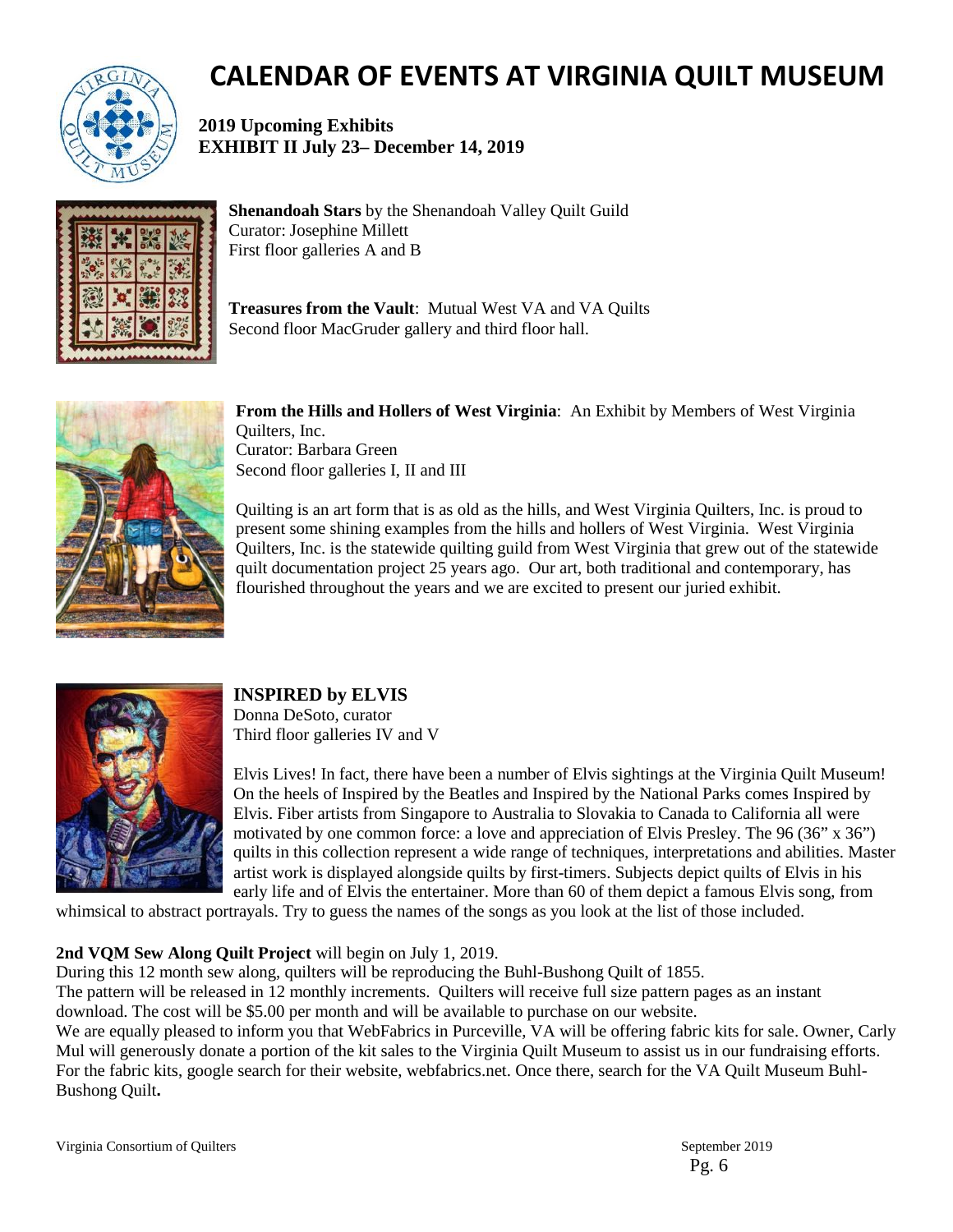# Virginia Consortium of Quilters Application for Membership

|                                                            | Name: <u>Name:</u> Phone: ( )                                                                                                                                                                                              |
|------------------------------------------------------------|----------------------------------------------------------------------------------------------------------------------------------------------------------------------------------------------------------------------------|
|                                                            |                                                                                                                                                                                                                            |
|                                                            |                                                                                                                                                                                                                            |
|                                                            |                                                                                                                                                                                                                            |
|                                                            | Your membership can be paid for multiple years (up to 5 years) with this form. This date will be on your<br>membership card and the mailing label of each newsletter. If dues increase during this period, yours will not. |
|                                                            | () New Member (Referred by $\frac{M}{\text{Make check payable to "VCQ"}}$ (Make check payable to "VCQ")                                                                                                                    |
|                                                            | (\$25.00 per year, up to five years only.)                                                                                                                                                                                 |
|                                                            | RENEWAL MEMBERS ONLY: PLEASE ENCLOSE WITH YOUR PAYMENT, YOUR APPLICATION AND A SELF-ADDRESSED<br><u>STAMPED ENVELOPE (SASE) IF YOU WISH TO HAVE YOUR CARD MAILED TO YOU!</u>                                               |
|                                                            | $( ) I$ am a member of a local quilt guild/group: $($ List all guilds)                                                                                                                                                     |
| () I teach and/or lecture about quilting.                  |                                                                                                                                                                                                                            |
|                                                            | () I may be willing to drive others from my area to VCQ meetings.                                                                                                                                                          |
| Mail to:                                                   | Karin McElvein, Membership Chairperson<br>1309 Maplewood Ave.<br>Norfolk, VA 23503                                                                                                                                         |
|                                                            | Questions: karinlisa7@gmail.com                                                                                                                                                                                            |
| <b>For Membership Only:</b><br>Amt: $\_\_\_\_\_\_\_\_\_\_$ | Area<br>CK Dep___; Mem List updated __; Card Sent_____                                                                                                                                                                     |
| Ck. No.<br>Exp. Year:                                      | New Member Packet: Letter __ Name Badge ___ Card __ Pin __                                                                                                                                                                 |
| Revised 7/11/17                                            |                                                                                                                                                                                                                            |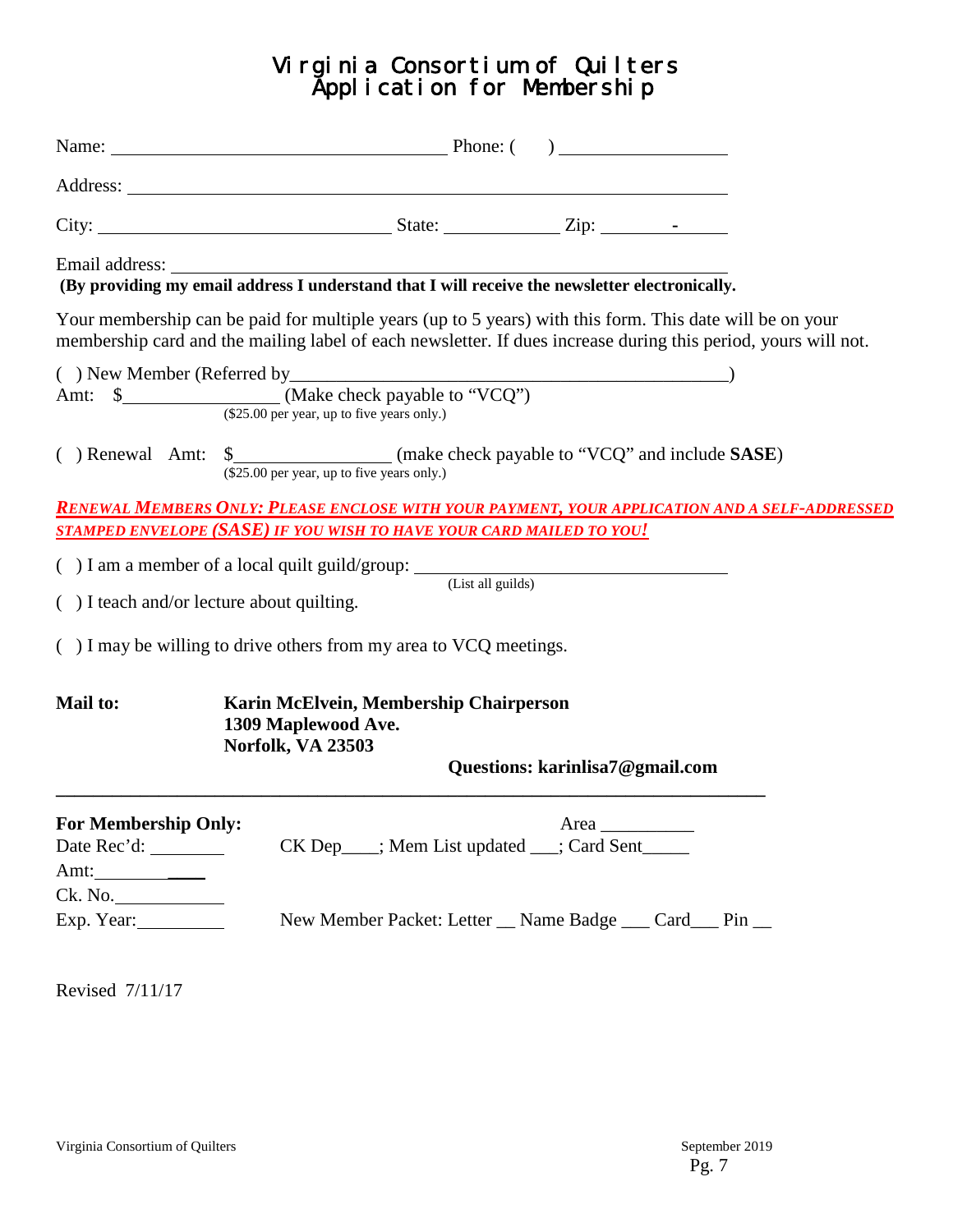# **For November 9, 2019 Meeting & Workshop in Annandale, VA**

# **Lodging Accommodations options include:**

**Falls Church Marriott Fairview Park** 3111 Fairview Park Drive, Falls Church, VA, 22042 866-539-5067 <https://www.marriott.com/hotels/travel/wasfp-falls-church-marriott-fairview-park/?scid=bb1a189a-fec3-4d19-a255-54ba596febe2> 4-star hotel in Falls Church with outdoor pool, indoor pool

# **Embassy Suites by Hilton Tysons Corner**

8517 Leesburg Pike, Vienna, Virginia, 22182 [https://embassysuites3.hilton.com/en/hotels/virginia/embassy-suites-by-hilton-tysons-corner-WASTSES/index.html?SEO\\_id=GMB-ES-WASTSES](https://embassysuites3.hilton.com/en/hotels/virginia/embassy-suites-by-hilton-tysons-corner-WASTSES/index.html?SEO_id=GMB-ES-WASTSES) 703-883-0707

# **HILTON ALEXANDRIA MARK CENTER**

//www3.hilton.com/en/hotels/virginia/hilton-alexandria-mark-center-DCAAHHF/index.html?SEO\_id=GMB-HI-DCAAHHF 5000 Seminary Road, Alexandria, Virginia 22311 703-845-1010

# **Directions from hotel to meeting will depend on which hotel you choose.**



Virginia Consortium of Quilters September 2019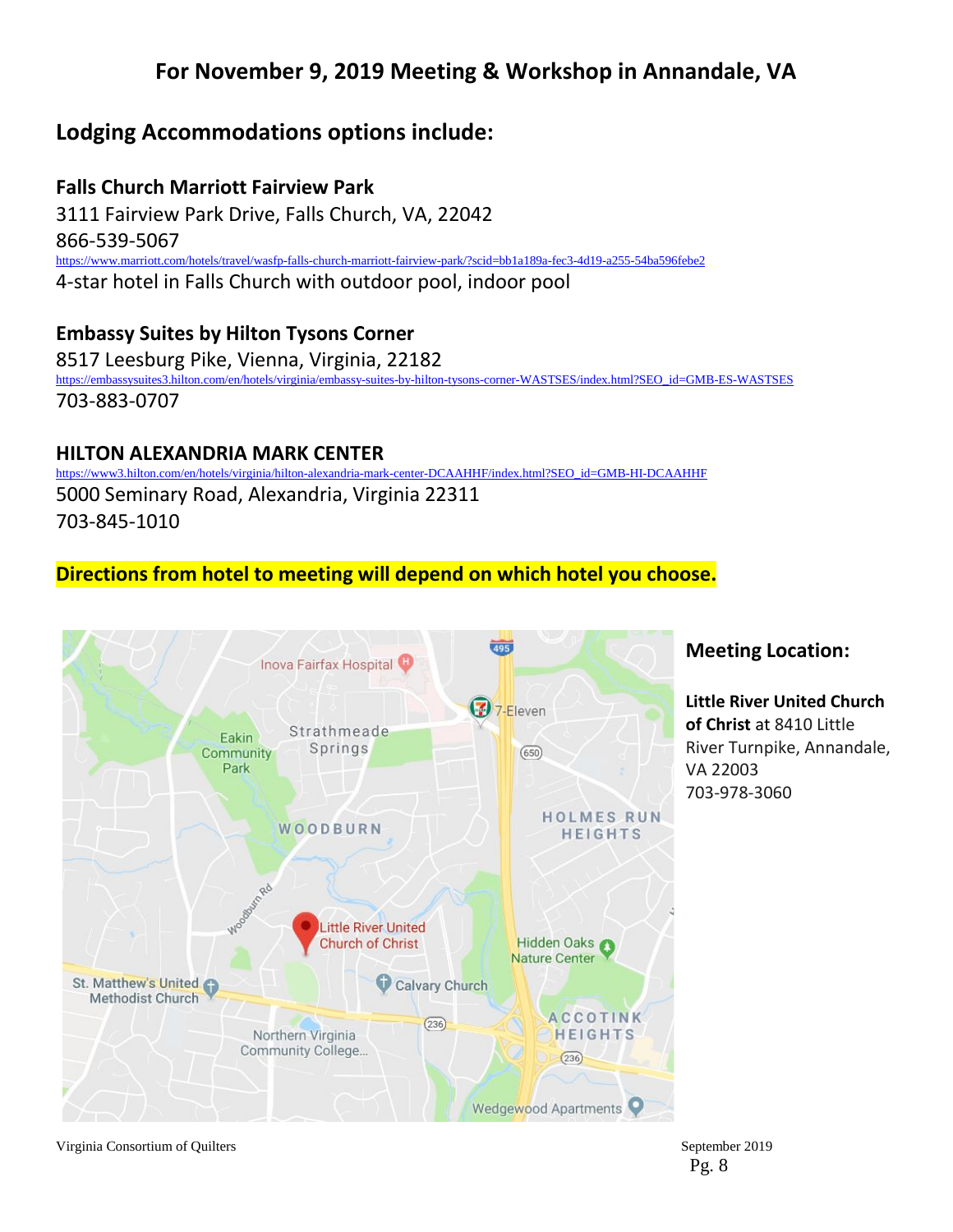### **Nov. Meeting Location: Little River United Church of Christ** at 8410 Little River Turnpike, Annandale, VA 22003

# **Notes from Elizabeth**

Your registration form and check to VCQ must be **postmarked by Friday, October 18, 2019** (3 weeks prior to event). **Registrations will close after this date without exception. Any registrations postmarked after October 18, 2019 will not be accepted and will be returned**. Please fill out your registration form completely as this information is very vital to ensure proper confirmation mailing of your postcards.

**You will receive a postcard with your registration confirmation – Bring your postcard!!**

**Any cancellations must be made by Friday, October 18, 2019 to obtain a refund.**

**Please wear your nametag to the meeting so we can put names and faces together.**

#### **Friday, November 8, 2019 Schedule: Dinner on your own**

- 6:30 pm VCQ Board Meeting (at the Little River United Church of Christ)
- 7:30 pm Celebration Meeting (at the Little River United Church of Christ)

#### **Saturday, November 9, 2019 Meeting Schedule:**

- 8:00 9:00 AM Registration
- $\bullet$  9:00 Noon Workshops
- Noon  $-12:45$ PM Lunch
- 12:50 1:20PM Business meeting
- 1:30 3:30PM Workshops reconvene
- 3:45 4:15 PM Show and Tell

**VCQ will be scheduling meetings all over the state. If your guild would like to sponsor a meeting contact one of the Board members. If you know of a quilting teacher we would be interested in, please contact Elizabeth Gibson, Programs Chair/Teachers at** programs@vcq.org or 703-481-6879

# Shops Near Annandale

4750 Eisenhower Avenue in Alexandria 9600 Main Street, Unit L in Fairfax 203 Washington St, Occoquan 703-823-0202 703-261-6366 703-490-1536

**Artistic Artifacts Quilter's Studio Sew Easy Sewing in Occoquan**

<https://www.articticartifacts.com/><https://www.quiltersstudiova.com/> <http://www.seweasysewing.com/>

Virginia Consortium of Quilters  $\sim$  2019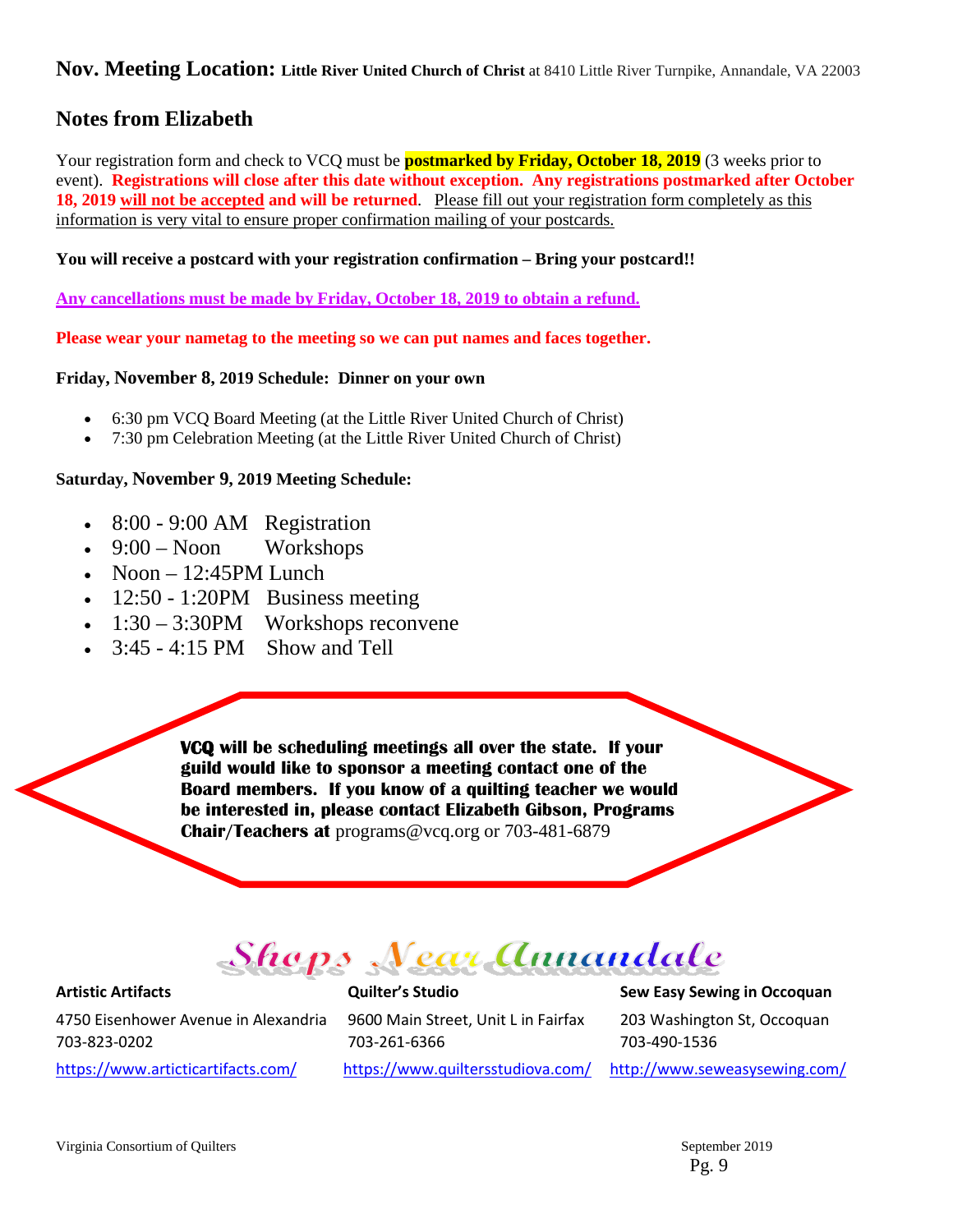**Workshop A: Paper Piecing the Carol Doak Way**



**Workshop Description**: Learn to paper piece this 8-inch finished block with Phyllis Keesee leading the way using the techniques of Carol Doak. Paper piecing is fun and you will be amazed at how accurate your points will be!

**Skill Level Required:** Beginner

**Supply List:** 6-inch *add-a-quarter* ruler, postcard (for folding paper foundation), glue stick, rotary cutter and mat, 6 X 12-inch or 6 X 6-inch ruler for cutting fabric, silk pins (for small holes), fat quarters of your color choice, sewing machine, typical sewing/quilting supplies, Pattern will be furnished.

**Fabric Requirements:** Fabric as desired to complete the block as shown above. Three colors that compliment and a back ground fabric.

**About your teacher:** Phyllis has been teaching quilting starting when she lived in the Richmond area. For many years she owned a fabric, yarn and needlework shop called Kezebo Fashion Fabrics in Culpeper, VA.

# **Workshop B: CELEBRATION 2020 Block Lotto Blowout with Deb Schupp**



**Workshop Description:** Have you made your blocks for the Block Lotto raffle for Celebration 2020? If that's still on your To Do list, join your friends to get those blocks done. You will get a raffle ticket for each completed block that you turn in. The more blocks turned in, the more there is to raffle at Celebration. **Sew Let's Sew!!**

**Skill Level Required:** Beginner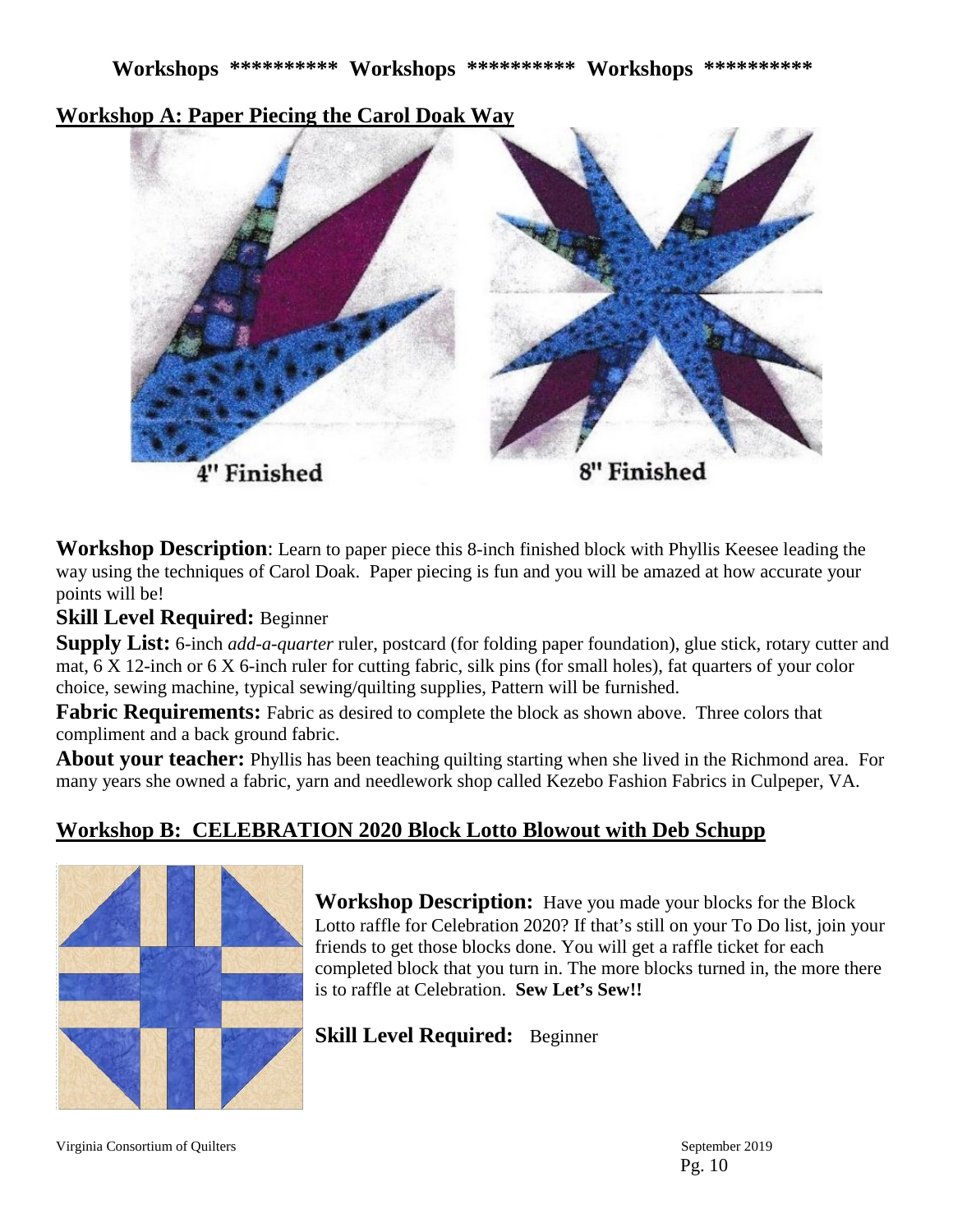**Workshop B Supply List:** For each block you make in the workshop:

- purchase a \$4 background kit in class (or bring the kit you already have).
- add batiks or prints from your stash.  $1 4$ " x 8" rectangle,  $1 1 \frac{1}{2}$ " x 15" strip,  $1 3 \frac{1}{2}$ " square
- sewing machine
- 9 ½" ruler to square block

**About your teacher:** Quilting since the mid-'90s, Deb Schupp is a textile artist, pattern designer, teacher, and presenter. Her work has been exhibited in the Arts & Culture Center of Culpeper art shows and is on sale at Glassworks Gallery in Sperryville, VA. Her "Life's Buttons" art quilt was in the 2017 Sacred Threads exhibit, a juried, national show in Herndon, VA. In 2018, "Progressions" art quilt was part of the Art of the Quilt show, an invitational exhibit at the Piedmont Art Center in Martinsville, VA. She is an enthusiastic supporter of quilting in all its forms.

# **Workshop C: Come Quilt with Me**



Bring your own project to work on as you sit and quilt with other members and experience wonderful fellowship.

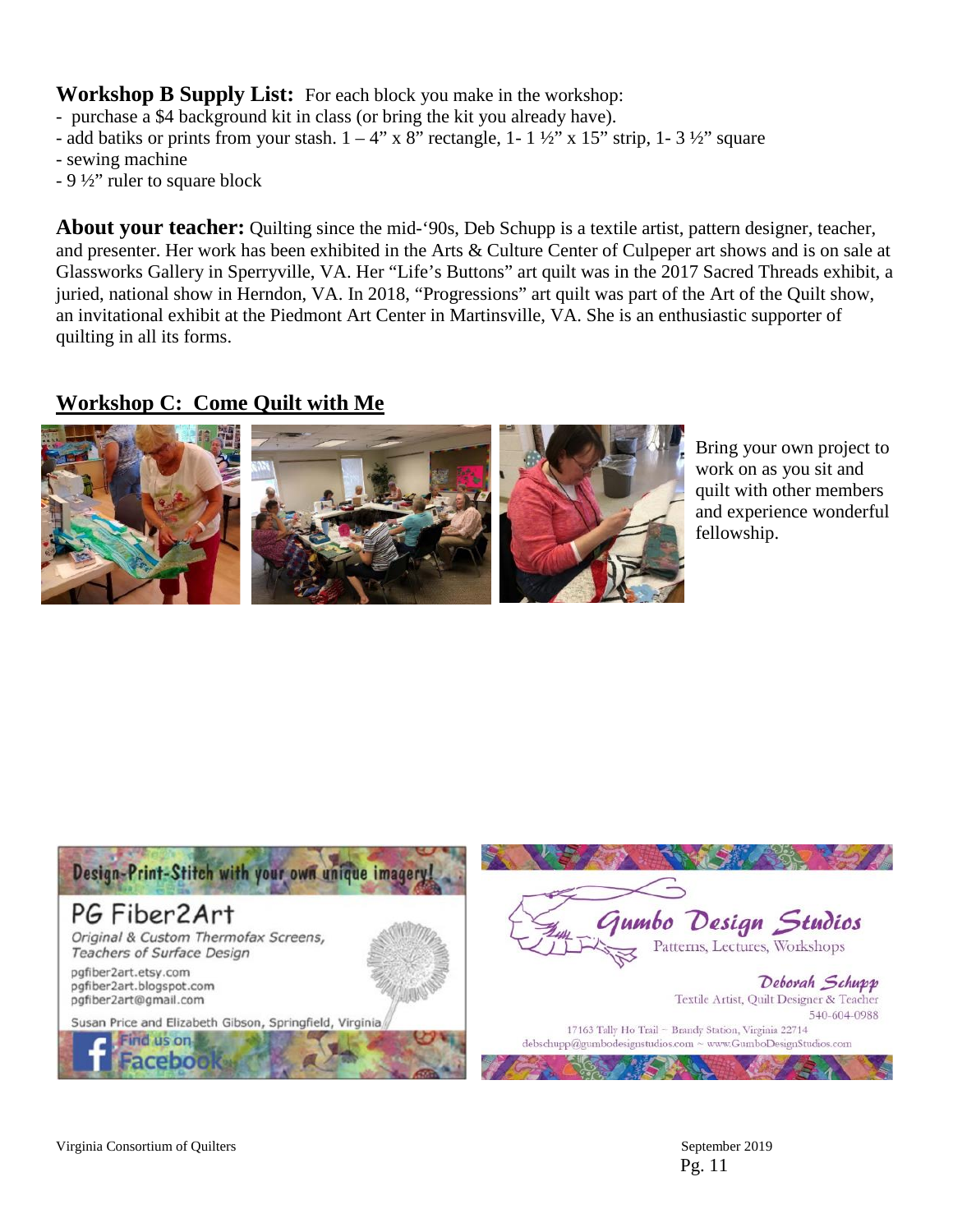#### **VCQ Meeting – November 9, 2019** at **Little River United Church of Christ** at 8410 Little River Turnpike, Annandale, VA 22003

# **VCQ WORKSHOP REGISTRATION FORM**

Registration form deadline: **October 18, 2019** Registrations will close after this date without exception. Any registrations postmarked after October 18, 2019 will not be accepted and will be returned. Any workshop cancellations prior to the deadline are eligible for a refund.

| Name    |       | Member | Non-Member |                        |
|---------|-------|--------|------------|------------------------|
| Address |       |        |            | (Include CityStateZip) |
| Phone   | Email |        |            |                        |

Choice of Workshop (includes lunch). Circle letters and indicate choice on line. In the event your workshop choice is full and you are placed in CQWM, do you want the \$5.00 refund or donate it to VCQ? (please check your preference) \_\_\_\_\_\_\_\_\_\_\_\_\_Refund\_\_\_\_\_\_\_\_\_\_\_\_\_VCQ

Workshop A: Paper Piecing the Carol Doak Way with Phyllis Keesee Workshop B: Block Lotto Blowout with Deb Schupp Workshop C: Come Quilt with Me

Workshop Choice: 1st choice\_\_\_\_\_\_\_\_\_\_\_\_\_\_  $2<sup>nd</sup>$  choice\_\_\_\_\_\_\_\_\_\_\_\_\_\_  $3<sup>rd</sup>$  choice

| Cost                                             |      |
|--------------------------------------------------|------|
| Member, Workshop and Lunch                       | \$50 |
| Member, Community Service/Come Quilt with Me and | \$45 |
| Lunch                                            |      |
| Non-member, Workshop and Lunch                   | \$60 |
| Non-member, Community Service/Come Quilt with    | \$50 |
| Me and Lunch                                     |      |

\*\*A host guild non-VCQ committee member may register as a guest only for \$15 to include lunch and the business meeting. A non-VCQ visitor may attend any business meeting only and both must pre-register in order to have an accurate count for lunch.

Amount enclosed: \$

Are you willing to be a class helper? Yes No Are you bringing a sewing machine to Come Quilt with Me? Yes No Were you referred or invited by a VCQ member? Yes No

If so, please write in their name

Special lunch requirements:

Vegetarian\_\_\_\_\_\_\_Gluten-free\_\_\_\_\_\_\_\_\_ Allergic to \_\_\_\_\_\_\_\_\_\_\_\_\_\_\_\_\_\_\_\_\_\_\_\_\_\_\_\_\_\_ NOTE: VCQ will try their best to accommodate special lunch request, but if this has not been acceptable to you, please check here: \_\_\_\_\_\_ **I will be bringing my own lunch (REDUCE registration fee \$10 )**

Send workshop registration form and your check **payable to VCQ** to Debi Harding, 2356 Bizzone Circle, Virginia Beach, VA 23464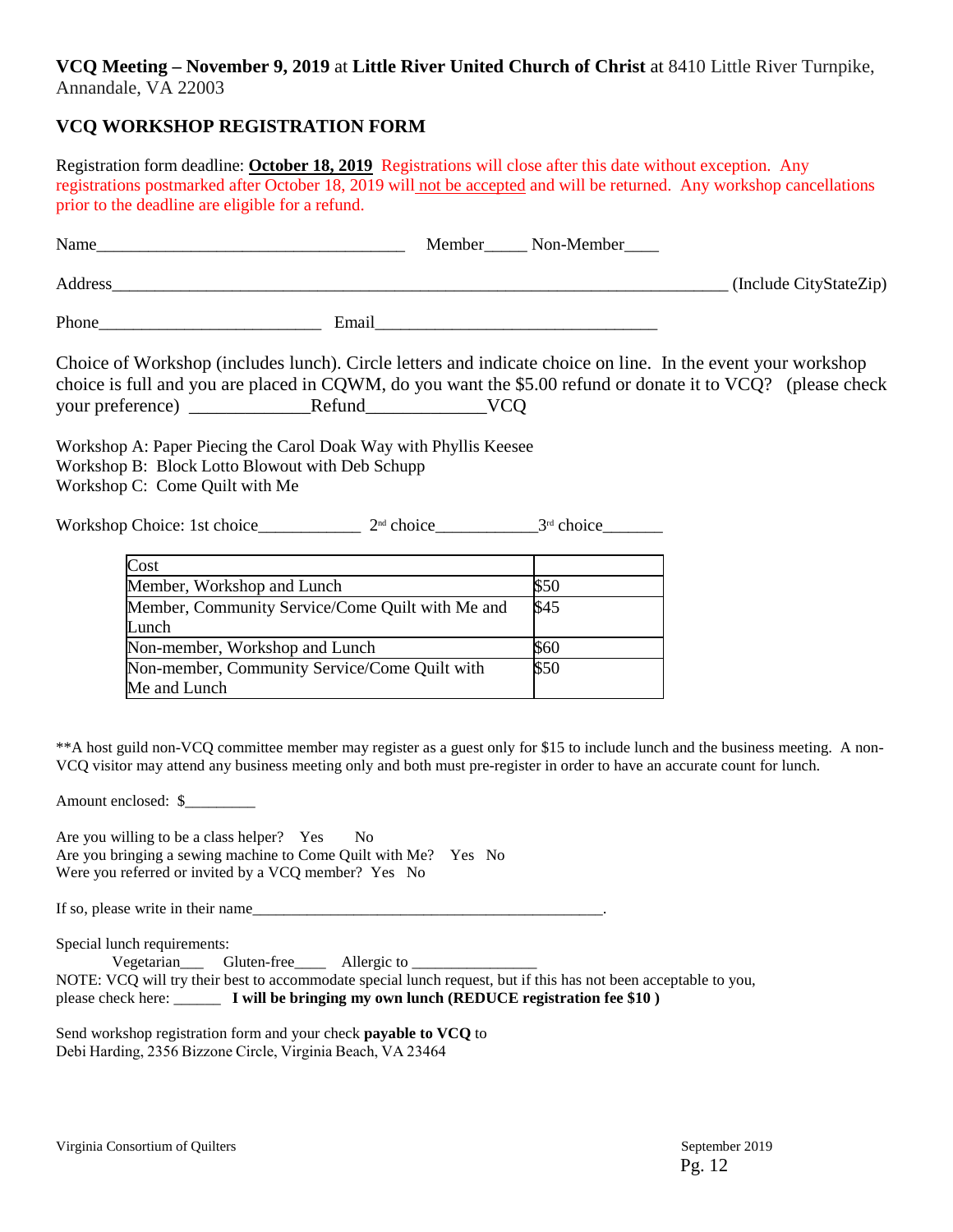#### VCQ November ALS Block Half-Square Triangle

![](_page_12_Figure_1.jpeg)

You can do blocks in 12" finished (12 1/2" unfinished) or 6" finished (6 1/2" unfinished) or a combination of both. We will be doing a very scrappy quilt so choose one Light (or Medium) fabric and one Dark (or Medium) fabric so we get a scrappy top.